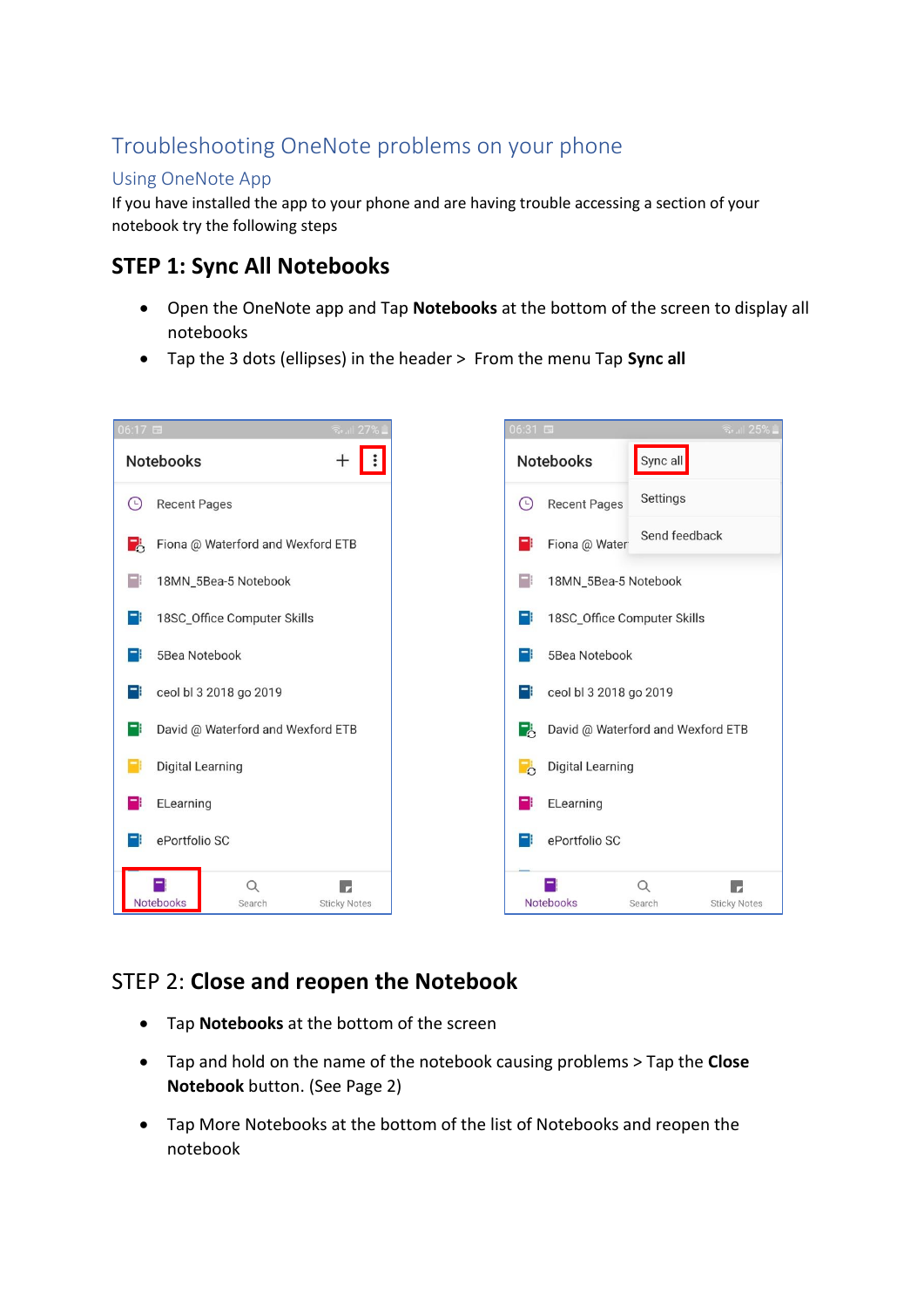

If you still have problems with the notebook app try the following:

### STEP 3: **Check for an App update**

- Open the Play Store or App store on your phone
- Search for the OneNote app
- If it says **Update** instead of Open click on the Update button
- When finished updating open the app.

#### STEP 4: **Open the notebook in OneNote online**

- Log in to your O365 account through Google Chrome on your phone or device type in **Office.com** > **Sign in** > Use your school email address and password.
- Swipe the screen **left** to see the OneNote app > Tap to open OneNote from your O365 dashboard
- Your notebooks will be displayed under the **Recent** tab
- Tap the **3 dots** to the right of the notebook you want to open > **Open in Browser**
- Tap the **large arrow** on the left of the notebook to show all the Sections in your notebook (See page 3)